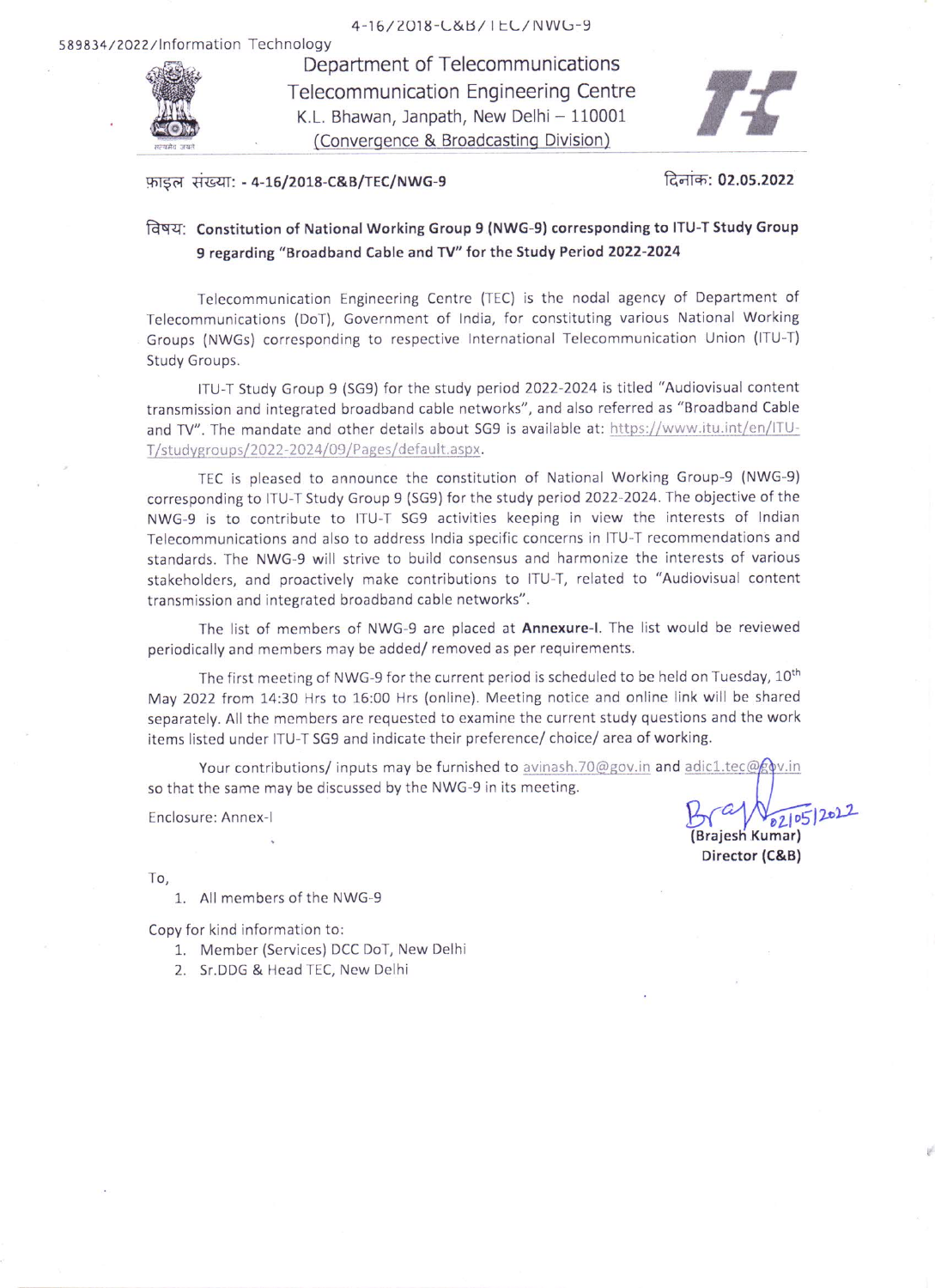## **Annexure-I**

| S.No           | Organisation                                | <b>Name &amp; Designation</b>                                                       | <b>Email Id</b>                              |
|----------------|---------------------------------------------|-------------------------------------------------------------------------------------|----------------------------------------------|
| $\mathbf{1}$   | <b>TEC</b>                                  | Mr. Avinash Agarwal<br>DDG (Convergence & Broadcasting) -<br>Chairperson            | avinash.70@gov.in                            |
| $\overline{2}$ | <b>IISc Bengaluru</b>                       | Dr. Pradipta Biswas<br>Asst. Professor - Vice-Chair                                 | pradipta@iisc.ac.in                          |
| 3              | IIT BHU,<br>Varanasi                        | Dr. Rajendra Kumar Pandey<br>Professor & Head, Dept of Electrical<br>Engineering    | head.eee@itbhu.ac.in                         |
| 4              | <b>IIT Guwahati</b>                         | Dr. Mahima Arrawatia<br>Department of Electronics and Electrical<br>Engineering     | mahimaarrawatia@iitg.ac.in                   |
| 5              | <b>IIT Ropar</b>                            | Dr. Jyotindra Singh Sahambi,<br>Professor, Department of Electrical<br>Engineering, | jsahambi@iitrpr.ac.in                        |
| 6              | Prasar Bharati                              | Mr. R. Venkatesh,<br>DE(Design) DG: Doordarshan                                     | rvenkatesh@prasarbharati.g<br>ov. in         |
| $\overline{7}$ | Zee                                         | Mr. Amitabh Kumar,<br>Zee                                                           | Amitabh.Kumar@zee.com                        |
| 8              | Network 18                                  | Mr. Rajat Nigam,<br>Network 18                                                      | Rajat.Nigam@nw18.com                         |
| 9              | Sony Pictures<br><b>Networks</b><br>India   | Mr. Kingshuk Bhattacharya,<br>Sony Pictures Networks India                          | Kingshuk.Bhattacharya@seti<br>ndia.com       |
| 10             | Star India                                  | Mr. Paritosh Saha,<br>Star India                                                    | Paritosh.Saha@startv.com                     |
| 11             | Samsung<br>Research, SRI<br>Noida           | Mr. Virender Sharma<br>General Manager (R&D Strategy)                               | Virender.s@samsung.com                       |
| 12             | Samsung<br>Research, SRI<br>Noida           | Mr. Navin Kumar<br><b>Product Strategy Team</b>                                     | Navin.kr@samsung.com                         |
| 13             | Eurofins<br><b>Digital Testing</b><br>India | Ms. Sumitha Arun,<br>Senior Director                                                | sumitha.arun@eurofins-<br>digitaltesting.com |
| 14             | Eurofins<br><b>Digital Testing</b><br>India | Mr. Vikram                                                                          | vikram.p@eurofins-<br>digitaltesting.com     |
| 15             | Researcher/<br>Consultant                   | Mr. Sundaraparipurnan Narayanan                                                     | sundar.narayanan@aitechet<br>hics.com        |
| 16             | Researcher/<br>Consultant                   | Mr. Rajiv Khattar                                                                   | rajivkhattar@gmail.com                       |
| 17             | <b>TSDSI</b>                                | Mr. A.K.Mittal,<br>Advisor                                                          | akmittal@tsdsi.in                            |
| 18             | <b>TSDSI</b>                                | Maj. Gen. Dr. Pritam Bishnoi,<br><b>Technical Consultant</b>                        | pritam.bishnoi@tsdsi.in                      |
| 19             | SATCOM<br>Industry                          | Mr. Anil Prakash,<br>Director General                                               | anil.prakash@sia-india.com                   |